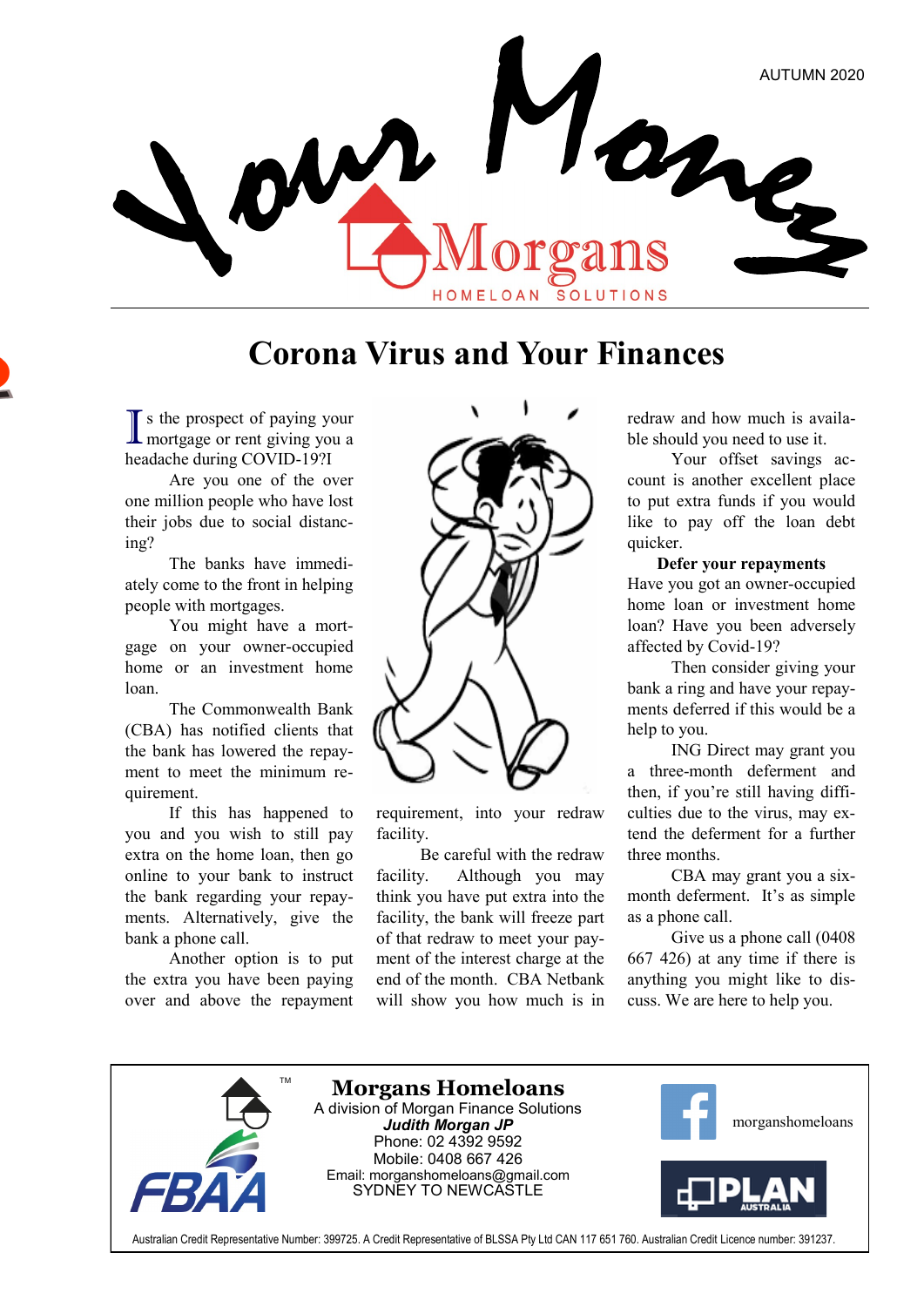# **Quick Guide To Relief Packages**



**Job Kepper:** Details of the JobKeeper package: [https://treasury.gov.au/coronavirus/jobkeeper](https://www.vision6.com.au/ch/64721/79cxw/2179623/vdRYRVW.guz3BYxpBFFk99N5u.FKVMHaXiDJqdI2.html)

**Job Keeper:** Information for Employers: [https://](https://www.vision6.com.au/ch/64721/79cxw/2179624/vdRYRVW.guz3BYxpBFFkMhIQmiu_zLOU19GWrbBj.pdf) [treasury.gov.au/sites/default/files/2020](https://www.vision6.com.au/ch/64721/79cxw/2179624/vdRYRVW.guz3BYxpBFFkMhIQmiu_zLOU19GWrbBj.pdf)-03/ Fact sheet Info for Employers 0.pdf

**Job Keeper:** Information for Employees: [https://](https://www.vision6.com.au/ch/64721/79cxw/2179625/vdRYRVW.guz3BYxpBFFkUfpgnd7GU8hp4U5918CH.pdf) [treasury.gov.au/sites/default/files/2020](https://www.vision6.com.au/ch/64721/79cxw/2179625/vdRYRVW.guz3BYxpBFFkUfpgnd7GU8hp4U5918CH.pdf)-03/ Fact sheet Info for Employees 0.pdf

**Supporting Businesses to Retain Jobs**: [https://](https://www.vision6.com.au/ch/64721/79cxw/2179626/vdRYRVW.guz3BYxpBFFkSsDL0gKQKhn_IL.SKecH.pdf) [treasury.gov.au/sites/default/files/2020](https://www.vision6.com.au/ch/64721/79cxw/2179626/vdRYRVW.guz3BYxpBFFkSsDL0gKQKhn_IL.SKecH.pdf)-03/ [Fact\\_sheet\\_supporting\\_businesses\\_1.pdf](https://www.vision6.com.au/ch/64721/79cxw/2179626/vdRYRVW.guz3BYxpBFFkSsDL0gKQKhn_IL.SKecH.pdf)

**Help For Businesses:** Full details for the Government's support package for business (including Sole Traders) can be found below, including changes to the instant asset write-off, cash flow assistance, etc. Call the Business Hotline on 13 28 46 or the Queensland State Government's Business Hotline on [1300 654 687.](tel:1300%20654%20687) [https://business.gov.au/](https://www.vision6.com.au/ch/64721/79cxw/2179627/vdRYRVW.guz3BYxpBFFkCv2kRnr1i4vOrYrZv47z.html) risk-[management/emergency](https://www.vision6.com.au/ch/64721/79cxw/2179627/vdRYRVW.guz3BYxpBFFkCv2kRnr1i4vOrYrZv47z.html)-management/ coronavirus-[information](https://www.vision6.com.au/ch/64721/79cxw/2179627/vdRYRVW.guz3BYxpBFFkCv2kRnr1i4vOrYrZv47z.html)-and-support-for-business

**Job Seeker:** The Government has temporarily expanded eligibility to income support payments and established a new, time-limited Coronavirus supplement to be paid at a rate of \$550 per fortnight on top of fortnightly payments. Eligibility criteria can be found at: [https://](https://www.vision6.com.au/ch/64721/79cxw/2179628/vdRYRVW.guz3BYxpBFFkd73mpR2imeKKCniGrKbv.html) [www.servicesaustralia.gov.au/individuals/subjects/](https://www.vision6.com.au/ch/64721/79cxw/2179628/vdRYRVW.guz3BYxpBFFkd73mpR2imeKKCniGrKbv.html) affected-[coronavirus](https://www.vision6.com.au/ch/64721/79cxw/2179628/vdRYRVW.guz3BYxpBFFkd73mpR2imeKKCniGrKbv.html)-covid-19

**Stimulus Payment:** The \$750 stimulus payment will be paid to social security and veteran income support recipients, eligible concession and health card holders, as well as recipients of family assistance and social security income support payments: [https://www.servicesaustralia.gov.au/](https://www.vision6.com.au/ch/64721/79cxw/2179629/vdRYRVW.guz3BYxpBFFkQnWSF9tOmQpFLOAh83vJ.html) [individuals/services/centrelink/economic](https://www.vision6.com.au/ch/64721/79cxw/2179629/vdRYRVW.guz3BYxpBFFkQnWSF9tOmQpFLOAh83vJ.html)-support[payment](https://www.vision6.com.au/ch/64721/79cxw/2179629/vdRYRVW.guz3BYxpBFFkQnWSF9tOmQpFLOAh83vJ.html)

**Commercial Rent Relief:** States and territories will implement a mandatory Code of Conduct to impose a set of good faith leasing principles that will apply to commercial tenancies (including retail, office and industrial) between owners/ operators/other landlords and tenants. Details of the code: [https://www.pm.gov.au/sites/default/](https://www.vision6.com.au/ch/64721/79cxw/2179630/vdRYRVW.guz3BYxpBFFksdGAk3I2NMfcCcRj2Z_P.pdf) [files/files/national](https://www.vision6.com.au/ch/64721/79cxw/2179630/vdRYRVW.guz3BYxpBFFksdGAk3I2NMfcCcRj2Z_P.pdf)-cabinet-mandatory-code-

ofconduct-sme-commercial-leasing-[principles.pdf.](https://www.vision6.com.au/ch/64721/79cxw/2179630/vdRYRVW.guz3BYxpBFFksdGAk3I2NMfcCcRj2Z_P.pdf) 

**Residential Tenancies:** National Cabinet agreed to a moratorium on evictions over the next six months for residential tenancies in financial distress who are unable to meet their commitments due to the impact of Coronavirus. Residential tenancies will be dealt with by each state and territory. Information on Rental Grants for tenants who have lost their job due to the impacts of Covid-19 and who do not have access to other financial assistance is available: [https://www.qld.gov.au/](https://www.vision6.com.au/ch/64721/79cxw/2179631/vdRYRVW.guz3BYxpBFFka5ItapWdjq5qw4XcegB1.html) [housing/renting/rent](https://www.vision6.com.au/ch/64721/79cxw/2179631/vdRYRVW.guz3BYxpBFFka5ItapWdjq5qw4XcegB1.html)-assistance/bond-loan/covid19 -[rental](https://www.vision6.com.au/ch/64721/79cxw/2179631/vdRYRVW.guz3BYxpBFFka5ItapWdjq5qw4XcegB1.html)-grant

**Child Care:** Free early childhood education and care for around one million families, no matter what type of service they use. Details of the new scheme are available [https://www.dese.gov.au/](https://www.vision6.com.au/ch/64721/79cxw/2179632/vdRYRVW.guz3BYxpBFFk8vROHNjUmILK1MU7nk64.html) [covid](https://www.vision6.com.au/ch/64721/79cxw/2179632/vdRYRVW.guz3BYxpBFFk8vROHNjUmILK1MU7nk64.html)-19

**Temporary VISA holders:** Those who are unable to support themselves over the next six months, either through work, savings or access to superannuation are strongly encouraged to return home. Details available [https://](https://www.vision6.com.au/ch/64721/79cxw/2179633/vdRYRVW.guz3BYxpBFFkqCzLnTbaLpWZFFzY33fa.html) [covid19.homeaffairs.gov.au/](https://www.vision6.com.au/ch/64721/79cxw/2179633/vdRYRVW.guz3BYxpBFFkqCzLnTbaLpWZFFzY33fa.html)

*(Provided by Finance Brokers Australia Association.)*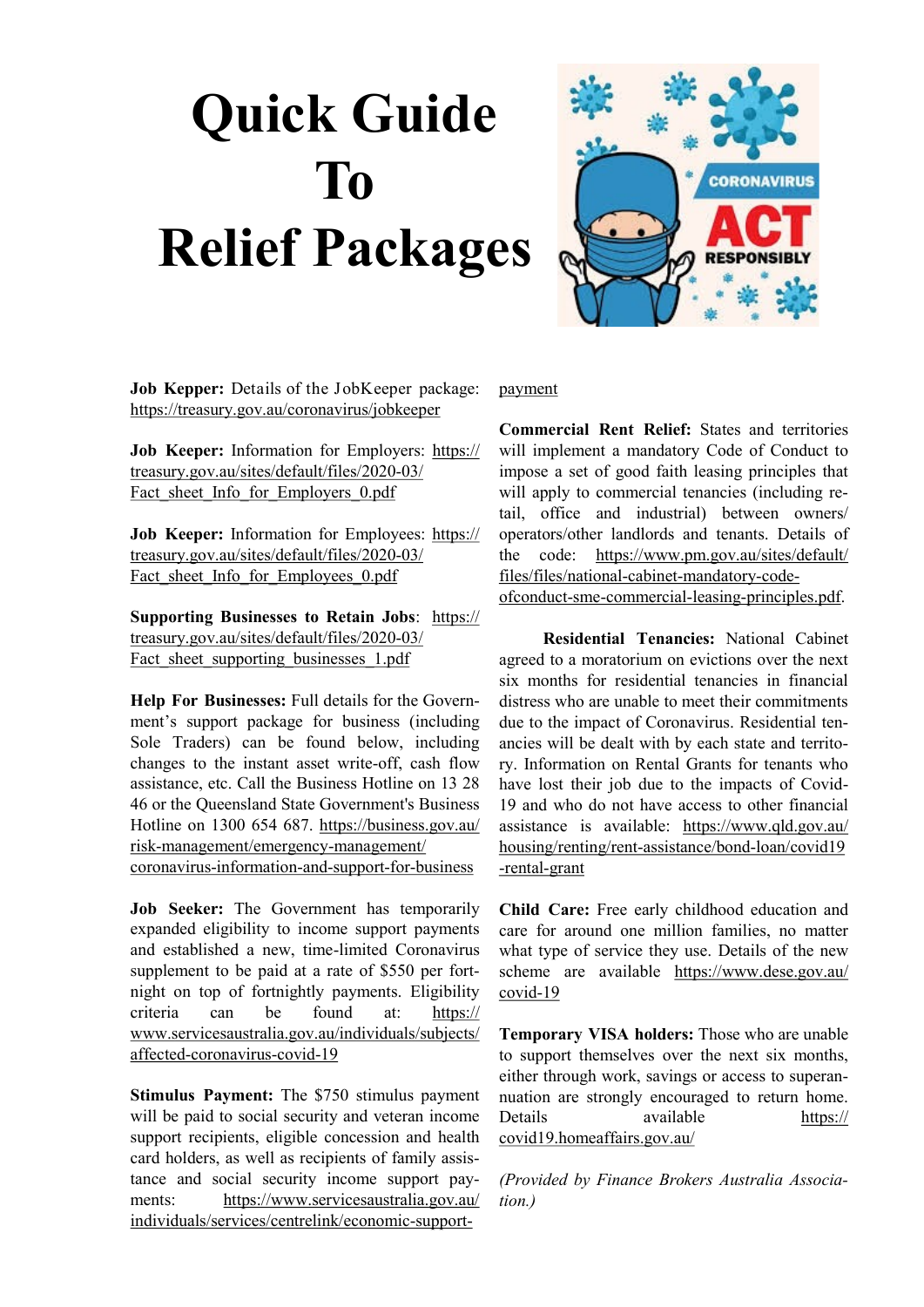## **Buying At Auction**

I s it a good time to buy at auction?<br>Auctions are still taking place Auctions are still taking place, and the below table shows the success rate of these auctions.

| State      | Auc-           | Clearance | Private |
|------------|----------------|-----------|---------|
|            | tions          | rate      | sales   |
| <b>ACT</b> | 13             | 62%       | 54      |
| <b>NSW</b> | 175            | 56%       | 740     |
| Qld        | 38             | 39%       | 565     |
| <b>SA</b>  | 8              | 38%       | 184     |
| Tas        |                | 100%      | 97      |
| Vic        | 95             | 58%       | 542     |
| WА         | $\overline{2}$ | 50%       | 305     |

#### **AUCTION RESULTS SATURDAY 18 APRIL**

Thinking about buying at auction? You need to be very, very careful. You may have applied for a loan to purchase at \$600,000. The bidding stops at \$650,000 with yours being the successful bid. The bank will still want to value the property themselves before providing you with the funds.

If the bank valuation comes in at \$620,000 then you may have to provide the gap of \$30,000 by the date of settlement. Once your bid is successful



and the hammer comes down on your bid, you are legally obliged to complete the sale.

If you are unable to complete by the settlement date, you will have to pay the seller of the property 10% of the agreed purchase price. In this case you would be paying \$65,000 to the seller. Of your own funds.

You can see why we say be very, very careful when buying at auction.



### **We're Still Here For You**

hile the corona virus has

changed the way many people work, we at Morgans HomeLoans are still here for you.

Talking to our clients, new and old, is done through the phone, both mobile and landline, and also the computer and video link. Documents are scanned. Even your signature on a loan application can be scanned and sent to us.

However, it is still necessary to sight your identifi-

cation, like a driver's licence with your photo and address, and date of birth details.

For this it may mean a quick trip to the bank you have chosen for your mortgage to verify your identification details.

Ring us at any time up to 8.30pm in the evening, Monday to Saturday for routine calls.

However, if you are in the process of making offers on a property we are also available on a Sunday, when a lot of real estate deals take place.

#### **Disclaimer**

READERS should not rely on this newsletter without first obtaining advice from professionals in legal and accounting fields suitable to individual circumstances.

Please note that Morgans Homeloans are not engaged in rendering legal or accounting services.

We always, as a matter of policy, advise clients to seek the advice of professionals before making property decisions. No part of this publication covered by copyright may be reproduced in any form whatsoever without the written permission of the publisher, Morgans Homeloan Solutions, 2 Row Street, Wyongah NSW 2259.